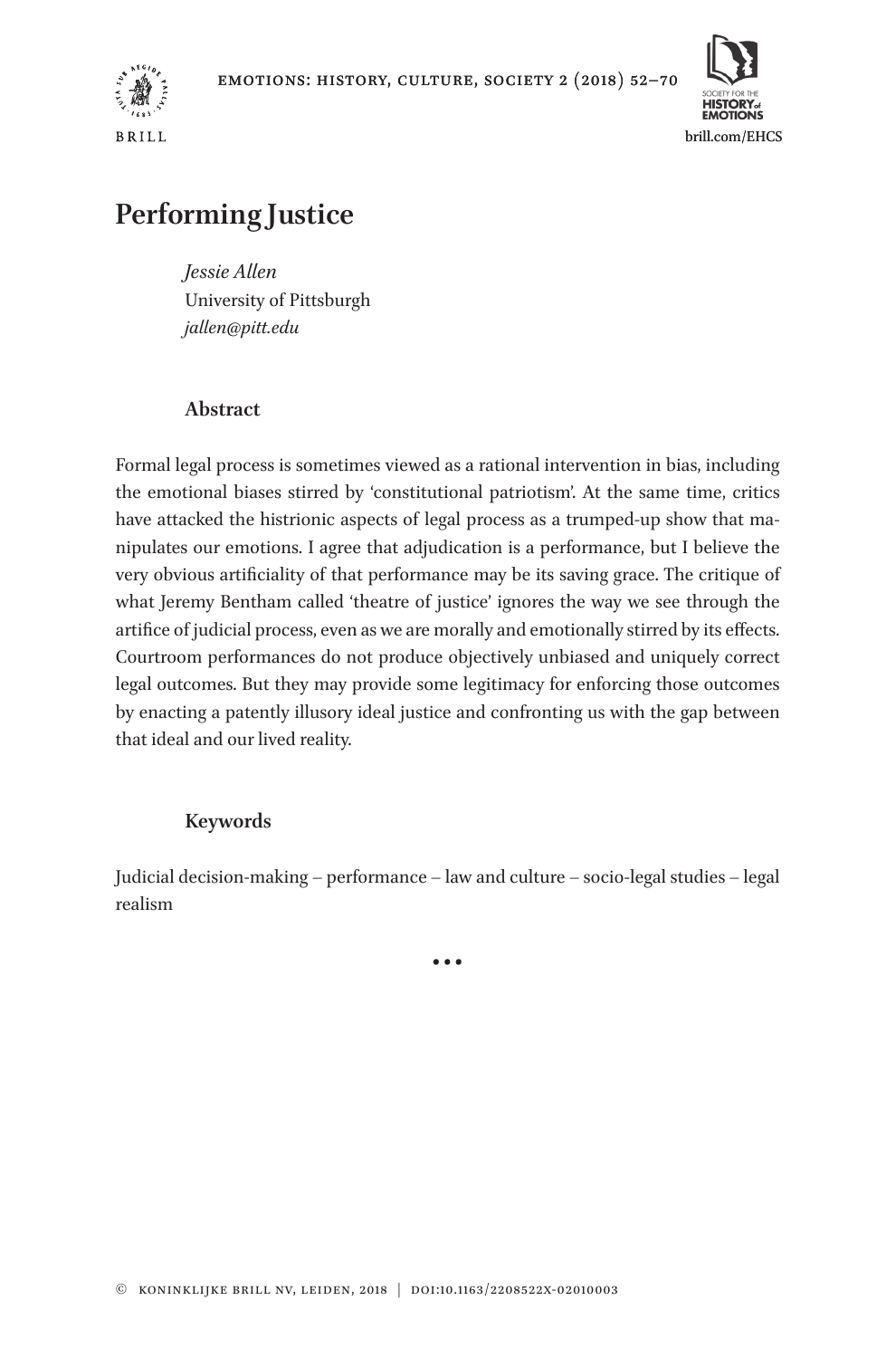[E]very appearing thing acquires, by virtue of its appearingness, a kind of disguise that may indeed – but does not have to – hide or disfigure it.  $HANNAH ARENDT<sup>1</sup>$ 

 $^{\bullet}$ .

Allegiance is a problem in a liberal constitutional state. Citizens whose devotion to their government, is, as Coke puts it, 'written by the finger of the law in every one of their hearts', may not be able to assert their independent rights or even recognise injustice.2 Absent all emotional ties, however, the state will likely fracture along racial, ethnic or religious lines. Jürgen Habermas proposes 'constitutional patriotism' as a possible solution. Rather than ethnic identification or love for a particular set of cultural values, constitutional patriots are bound by their shared devotion to interpreting their constitution in the best way possible.3 Even such procedurally focused affection, however, troubles the rationality required for a liberal justification of the state's coercive power. Habermas suggests that 'the legal system's neutrality' can cool the patriotic heat and legitimate a constitutional state's violence.4 The problem is that legal process looks less like a neutralising antidote to political passion than a performance designed to stimulate irrational feelings of attachment to the state that has produced it.

Public adjudication is the gold standard of legal process. But anyone who has set foot in a courtroom knows that what goes on there has as much to do with drama as with rational inquiry.5 And like all drama, courtroom drama is fraught with illusion. Judges act as if they are finding legal rulings by applying objective rules, while making subjective choices about which rules to apply and how. Witnesses testify as if responding spontaneously to questions, but everyone knows they have been coached. Lawyers are professionally histrionic – paid to play righteous believers in their clients' cause under a code of ethics that reads like warning label: 'representing a client does not constitute

<sup>1</sup> *The Life of the Mind* (New York: Harcourt Brace Jovanovich, 1978), 21.

<sup>2</sup> Coke, *Second Part of the Institutes*, 121, quoted in William Blackstone, *Commentaries on the Laws of England*, vol. 1 (Chicago: University of Chicago Press, [1765] 1979), 357.

<sup>3</sup> Jürgen Habermas, *The Inclusion of the Other: Studies in Political Theory* (Cambridge, MA: MIT Press, 1998), 225.

<sup>4</sup> Habermas, *Inclusion of the Other*, 225.

<sup>5</sup> That is why there are so many more TV shows about lawyers than about scientists.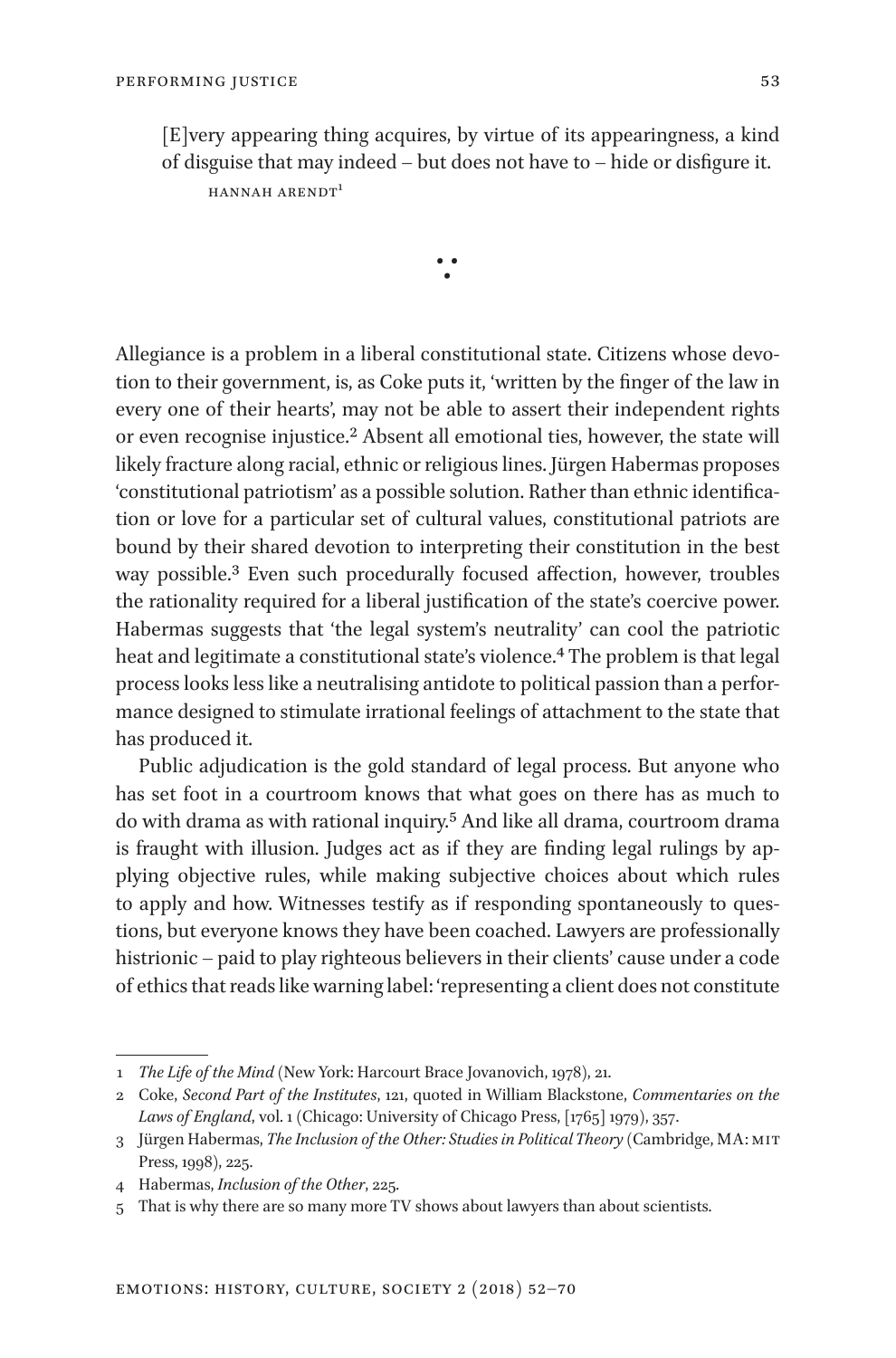approval of the client's views or activities'.6 The whole process is wrapped in a rule-bound formality that adds austerity and grandeur. All in all, public trials seem designed to generate sympathy for judicial outcomes, rather than a rational assessment of those results.

Judicial techniques are sometimes justified as necessary for the production of a fair trial, or at least for making participants feel like they have been treated fairly. Law and society scholars like the psychologist Tom Tyler have shown convincingly that litigants' perceptions of the fairness and dignity of legal proceedings are central to their willingness to comply with legal decisions: 'people who receive outcomes that they regard as unfavorable or unfair are more willing to accept those outcomes if they are arrived at through procedures they regard as being fair'.7 Of course, as Tyler points out, for critical observers who see law as amplifying rather than reversing social and economic injustice, perceptions of fair treatment are just a kind of false consciousness, a matter of being taken in by an elaborate performance of fairness and justice. The state gets credit for a rule of law that is neither ideologically nor emotionally neutral. In this view, formal legal process is basically fraud – a show of objectivity that obscures a corrupt decision-making process actually driven by the decision makers' political and personal interests. This is the legal process Jeremy Bentham called a 'theatre of justice',<sup>8</sup> and the American Legal Realists derided as a 'ceremonial routine' of 'word jugglery' and verbal 'sleight of hand'.9

I want to respond to concerns about the insincerity of formal courtroom process in a different way. I agree with the judicial critics that what takes place in courts is a performance that deals in illusion. I disagree, however, that such judicial performances are necessarily harmful to the pursuit of justice and democratic legitimacy. In fact, the often-obvious hypocrisy of formal legal process may be its saving grace. Sceptics stress the phoniness of courtroom ritual – the way acting as if legal rules produce objective outcomes costumes politics as justice and masks the subjective decision-making at work. But what this critical insight overlooks is how we understand legal performances as unreal even as we act as if they are real. This double consciousness complicates the critique. If formal legal process is a mechanism for generating emotional attachment to government, it is also a process that reveals those emotions as

<sup>6</sup> American Bar Association, *Model Rules of Professional Conduct*, Rule 1.2, Comment 5.

<sup>7</sup> Tom R. Tyler, 'Procedural Justice, Legitimacy, and the Effective Rule of Law,' *Crime and Justice* 30 (2003): 283–357 (292–93).

<sup>8</sup> Jeremy Bentham, *Rationale of Judicial Evidence*, in *The Works of Jeremy Bentham*, ed. John Bowring, vol. 1 (Edinburgh: William Tait, 1843), 354.

<sup>9</sup> Felix Cohen, 'Transcendental Nonsense and the Functional Approach,' *Columbia Law Review* 35 (1921): 809–49 (821, 841–42).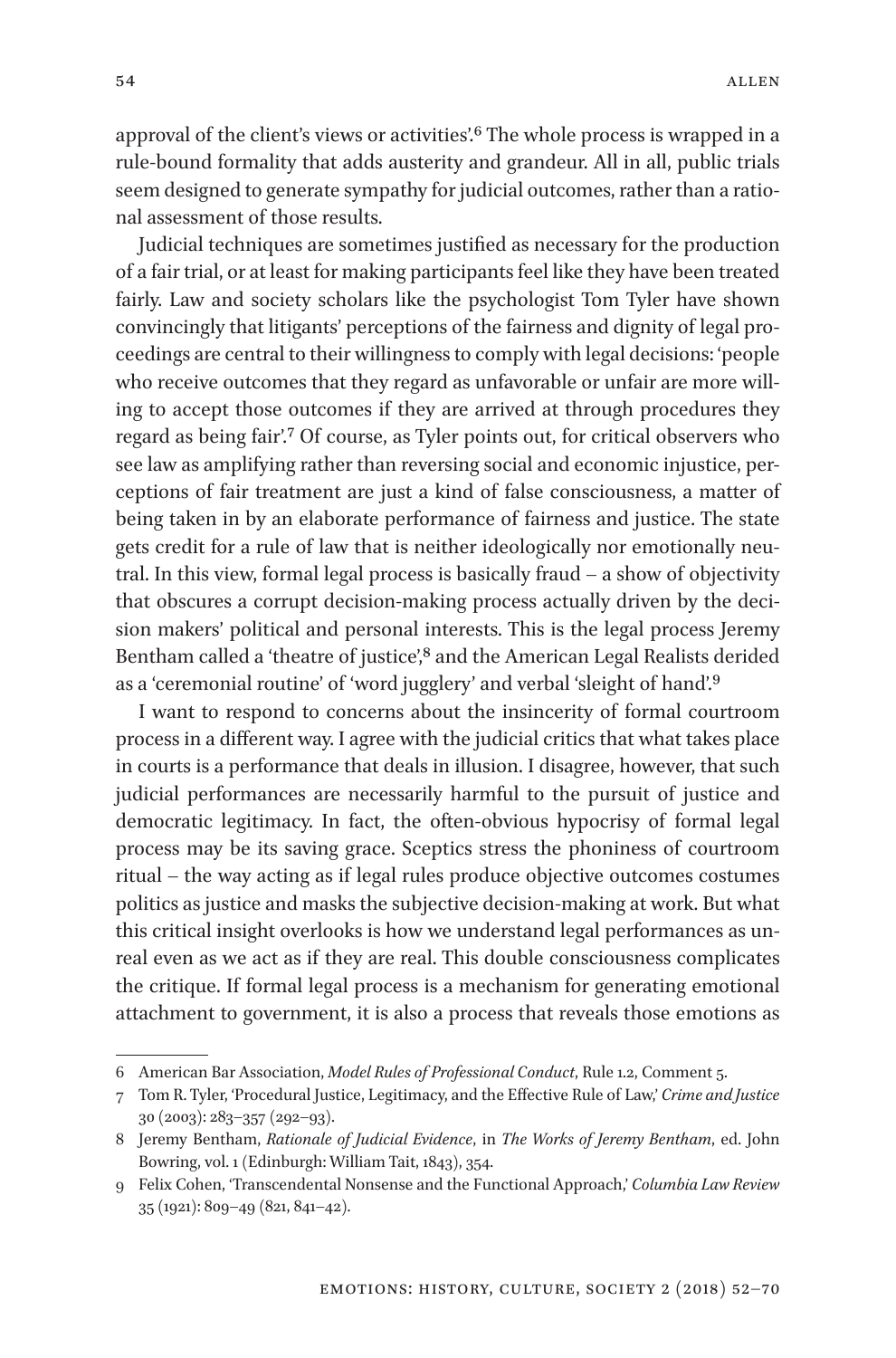artificially created. It may be that the performance of legal process can offer a kind of partial legitimacy to the government it authorises exactly because the transparent artifice of that performance alerts us to its limits.

The partial legitimacy I am ascribing to legal performance falls far short of conceptual faith in an objective rule of law, but neither is it the purely empirical legitimacy Tyler describes as 'the property … an authority has when others feel obligated to defer voluntarily', even when those feelings are undeserved.10 In the view I am proposing, court-authorised government violence is not underwritten by a rational belief that legal process produces substantively correct legal outcomes. But neither is it just a feeling of fairness. There is some real normative value added when obviously artificial courtroom performances both produce a model of ideal justice and force us to confront the difference between that performed ideal and reality.<sup>11</sup> Formal court procedures earn some respect for the government that employs them by showing us what justice looks like and repeatedly exposing the flawed and artificial nature of the justice they produce.

Treating the revealed flaws and illusions of a legal system as even a partial warrant for government force might seem like an absurd or disingenuous approach. But I mean it quite seriously. I mean to argue that courtroom performances, although shot through with hypocrisy, are not necessarily harmful to a democratic society that values truth. Formal procedures that treat all individuals with dignity and respect are an illusion in a state where the equal dignity of all individuals is not recognised in everyday life. But such formal enactments do not purport to transparently represent reality. They are not the sort of naturalistic representative drama that we associate with prime-time TV. By revealing the fabricated nature of what is being performed – the gulf between performance and reality – formal courtroom process gives the performance of justice paradoxical authenticity.

#### **Justice Performed: Illusion and Construction**

Formal adjudication shares with theatre and ritual the awareness of deliberately shaped appearances. Sometimes that awareness is subliminal – a judge

<sup>10</sup> Tyler, 'Procedural Justice,' 307.

<sup>11</sup> For another attempt to articulate a middle ground between classic normative legitimacy and the non-normative psychological legitimacy of empirical studies, see Denise Meyerson, 'Why Should Justice Be Seen to Be Done?' *Criminal Justice Ethics* 34 (2015): 64–86.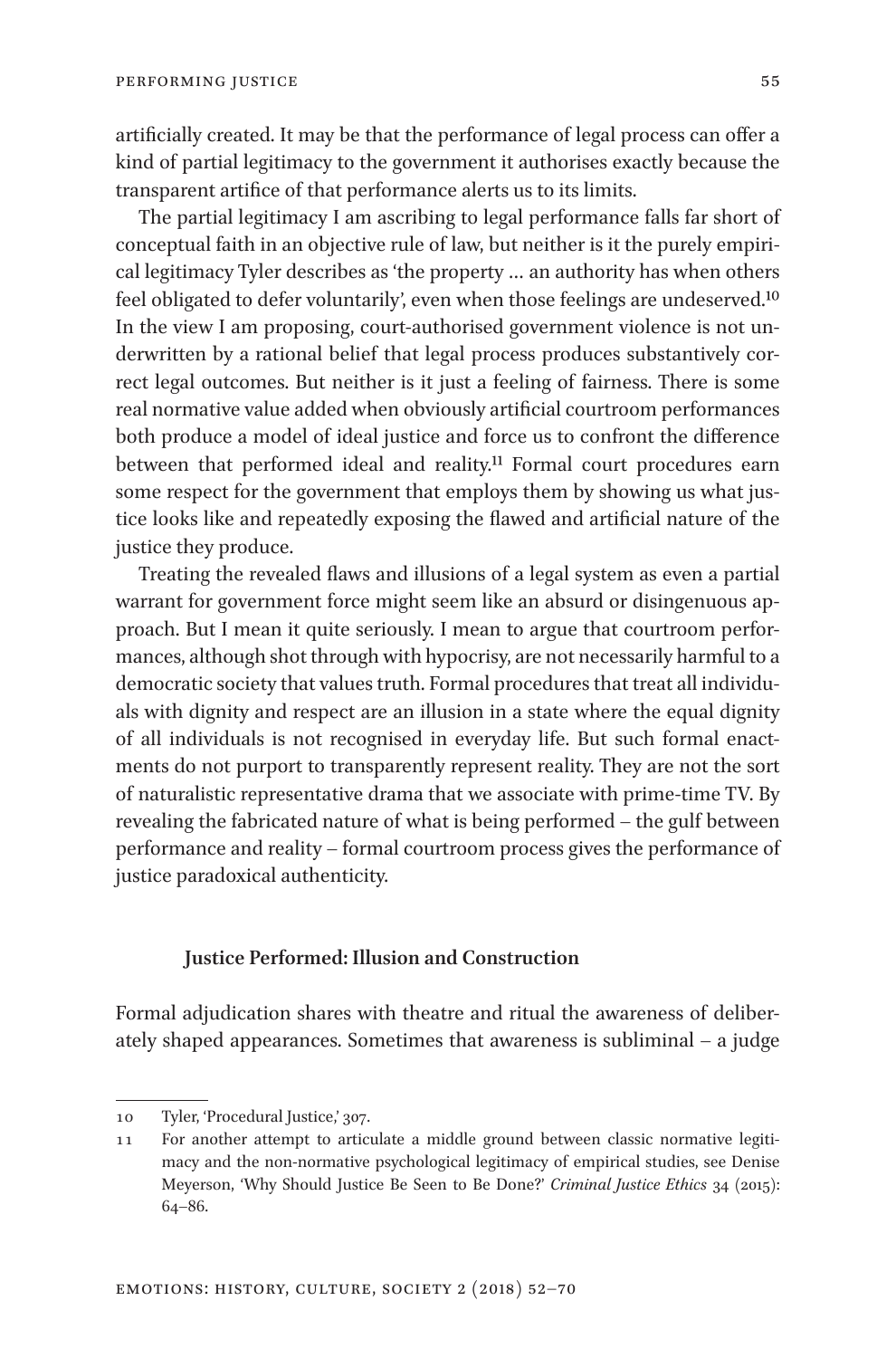puts on her robe before going into her courtroom just because that is what judges wear. Other legal costume choices are more conscious. As a young woman attorney, I gave considerable thought to how wearing a skirt or pants might affect audience assessments of my character. And I recall once waiting in an empty courtroom for a trial to resume and watching a defense attorney pull a suit, shirt and tie from a closet hidden in a wood-panelled wall. Before the jury arrived, her client was brought in from the holding pen, and with his attorney's help he shed his prison jumpsuit and changed into the clothes she provided. When the jury was ushered in, they found the accused already seated at the counsel table, a well-dressed young man in a dark blue suit, looking like he had just come from a corporate office uptown, rather than jail.

At first this might seem to prove Bentham's point about the mendacity of legal theatre and its manufacture of false images. But this is where double consciousness comes in. Juries know that this kind of thing is going on behind the scenes; not, of course, that business suits are hidden in the courtroom walls, but that, just like a Broadway play, a trial does not unfold naturally, that it is produced with an audience in mind. The jury in the trial I observed did not know where the well-dressed defendant got his suit, but they were not under the misconception that he was dropping in on the trial from a midtown office.

Note that I am not arguing that the defendant's costume was necessary to prevent prejudice. That is the classic procedural justice explanation for the practice of providing jailed criminal defendants with street clothes for trial in US courts. Indeed, the US Supreme Court has explained that 'the State … cannot compel an accused to stand trial before a jury while dressed in identifiable prison clothes' because that would undermine the presumption of innocence accorded criminal defendants in our legal system.12 It may be that jurors presented with a defendant in a prison jumpsuit are likely to infer that he belongs in prison, or to unconsciously shift toward rendering a guilty verdict in order to avoid the cognitively dissonant image of an innocent person dressed as a convict. But what I mean to call attention to is not the problem that the defendant's suit was ostensibly meant to solve but the theatrical nature of that solution. After all, if the goal was to avoid distorting the jury's view of the defendant's character as an accused but not yet convicted person, he might have been required to wear the clothes in which he was arrested, or some other clothing that he had actually worn in his life outside the courtroom. Instead, he and his attorney are free to choose the outfit they regard as most likely to convey the persona they want to present. In a different setting, we might regard

<sup>12</sup> Estelle v. Williams, 425 U.S. 501, 512 (1976). *See also* L. L. Levenson, 'Courtroom Demeanor: The Theatre of the Courtroom,' *Minnesota Law Review* 92 (2008): 573–633.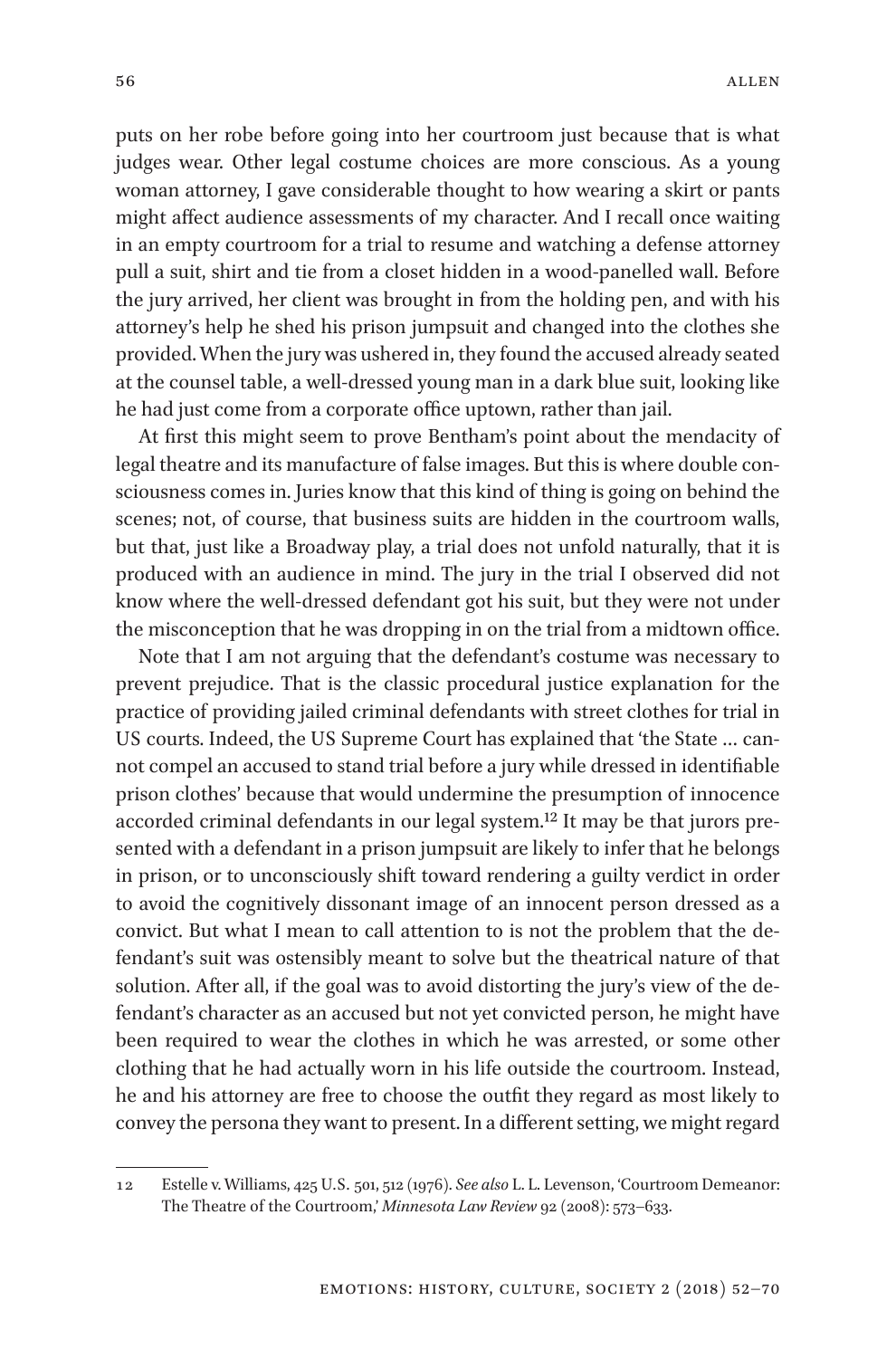that choice as amounting to a disguise. But everyone understands, and expects, that the participants in a trial will 'dress up'. We both see the defendant's costume and see through it, that is, see that it is a costume. This is the 'subjunctive' nature of performance, our recognition that performance creates an alternative 'as if' world in contrast with the world that actually is.13

Of course there is no essentially authentic 'real life' outside the courtroom that is devoid of artifice. Social theorists have long pointed out that all social interaction involves performance, that being one's self in various situations amounts to playing different characters.14 For that matter, William Shakespeare famously articulated the performance aspect of everyday life: 'All the world's a stage, / And all the men and women merely players'.15 Nevertheless, we understand performance as an experience, or an aspect of experience, distinct from the unconstructed quality of everyday life. There are many different definitions of performance, but they generally involve a quality of displacement – of opposition to, escape from, or separation from the flow of ordinary events and behaviour. Richard Schechner identifies 'restored behavior' as 'the main characteristic of performance', that is, the use of texts, sequences of movements, or styles of action that 'exist separate from the performers' who carry them out.16 Joseph Roach emphasises what he calls 'surrogation', the idea that performance 'offers a substitute for something else that preexists it', or 'stands in for an elusive entity that it is not but that it must vainly aspire both to embody and to replace'.17 And Seligman et al. describe ritual performance as enacting an 'order that is self-consciously distinct' from 'the possible social world'.18 Rather than illustrating beliefs about the nature of the real world, then, legal performances proceed in tension with 'the participants' experience of lived reality'.19

<sup>13</sup> Victor Turner describes the subjunctive as 'a world of "as if," ranging from scientific hypothesis to festive fantasy,' and contrasts it with the indicative world of 'actual fact.' *From Ritual to Theatre: The Human Seriousness of Play* (New York: PAJ Publications, 1982), 83. See also Adam Seligman et al., *Ritual and its Consequences: An Essay on the Limits of Sincerity* (New York: Oxford, 2008), 20–21.

<sup>14</sup> See, for example, Erving Goffman, *The Presentation of Self in Everyday Life* (New York: Doubleday, 1959).

<sup>15</sup> William Shakespeare, *As You Like It*, act 2, scene 7 (London: Edward Blount, William and Isaac Jaggard, 1623).

<sup>16</sup> Richard Schechner, *Between Theatre and Anthropology* (Philadelphia: University of Pennsylvania Press, 1985), 35–36.

<sup>17</sup> Joseph Roach, *Cities of the Dead: Circum-Atlantic Performance* (New York: Columbia University Press, 1996), 3.

<sup>18</sup> Seligman et al., *Ritual and its Consequences*, 20.

<sup>19</sup> Seligman et al., *Ritual and its Consequences*, 20.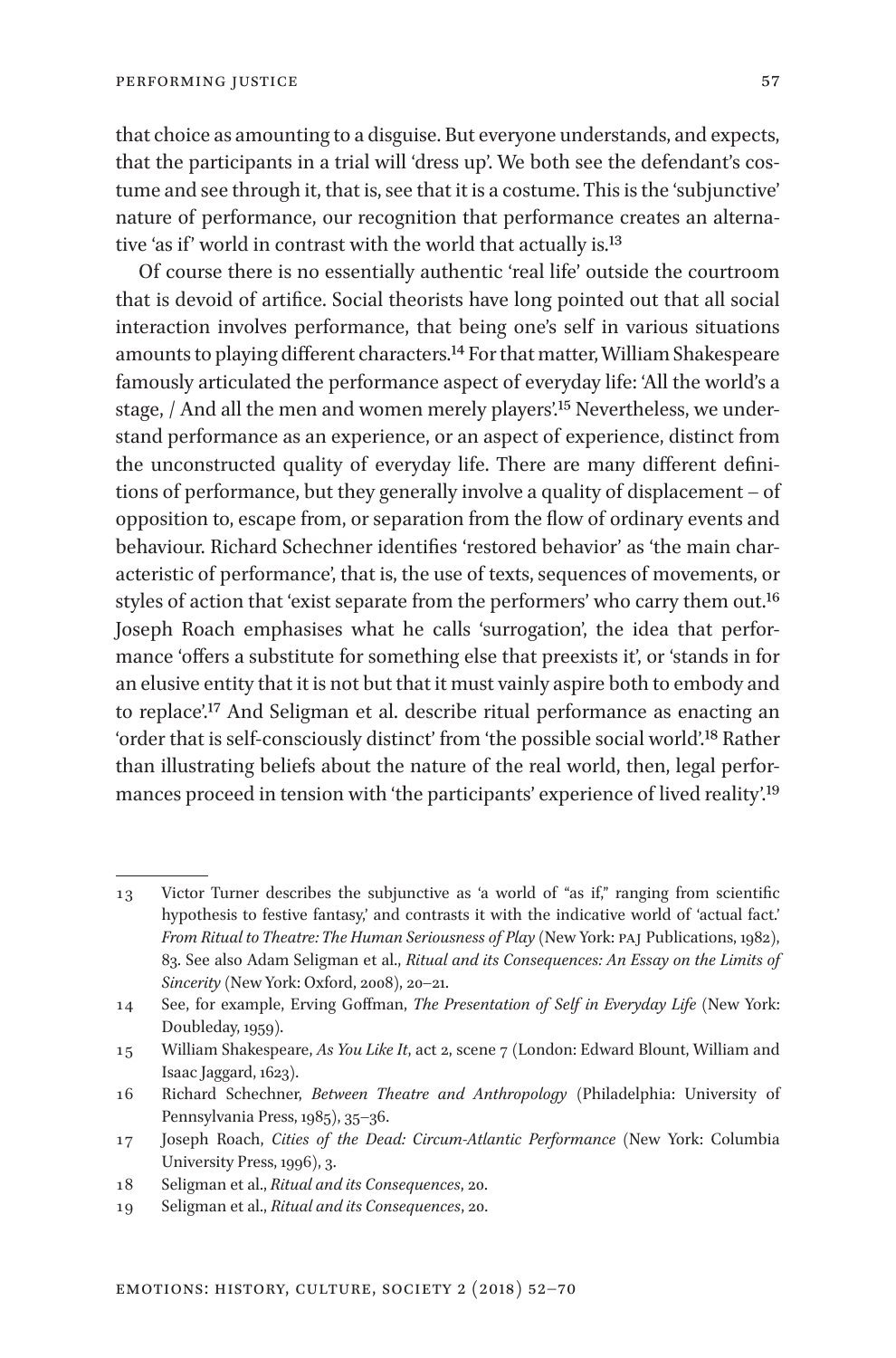Yet performances sometimes stimulate feelings that are indistinguishable from our emotional reactions to real events. Like theatre audiences, juries bracket their knowledge of artifice in order to respond to the performance as if it were unscripted. Indeed, juries are often explicitly instructed to do what theatrical audiences are implicitly expected to do – ignore some of what they see and hear in order to take the performance on the terms offered by the performers. An instruction to disregard a witness's 'hearsay' answer seems dubious until we remember that theatregoers routinely overlook much of what they observe – the artificiality of the painted backdrop, an actor's false moustache, the fact that they have heard these same lines before – to have deep feeling responses to the performance. Still, even as they respond emotionally as if the staged drama were real, theatre audiences know that what they are watching is a make-believe world. At the end of *Hamlet*, some audience members will have real tears in their eyes, but no one will be surprised when the bodies littering the stage rise for the curtain call. The capacity to act, and feel, as if something we know is artificially created is real is at the heart of legal performance's potential for both obscuring and constructing reality. As Bentham observed, judicial theatre is capable of hiding injustice behind a show of legality, further entrenching injustice.<sup>20</sup> But it is also true that by staging the subjection of government power, the performance of legal process puts liberal values of equality and individual dignity at least momentarily into practice.<sup>21</sup>

Related contradictions are present *within* legal performance. The formalisation of roles – judge, plaintiff, defendant, jury, witness, prosecutor – emphasises the distance between those wielding legal power and those subject to it. But at the same time, it loosens the boundaries between them. Recognising that staged personae are distinct from the individuals playing them at any given moment opens the possibility of recasting. What Joseph Roach observes of performance in general is true in spades of legal performance: it makes publicly visible 'both the tangible existence of social boundaries and, at the same time, the contingency of those boundaries on fictions of identity'.<sup>22</sup> If power is a mask that can be put on or taken off, then anyone playing the part will be em-

<sup>20</sup> Jeremy Bentham, *A Comment on the Commentaries*, ed. J. H. Burns and H. L. A. Hart (Oxford: Oxford University Press, 2010), 200–01.

<sup>21</sup> Judith Resnik has written persuasively about the value of judicial performances, proposing that public adjudication contributed to the development of liberal democracy as 'rites turned into rights.' Judith Resnik, 'Constitutional Entitlements to and in Courts,' *St. Louis U. Law Journal* 56 (2012): 917–35 (923). See also Judith Resnik and Dennis Curtis, *Representing Justice: Invention, Controversy, and Rights in City-States and Democratic Courtrooms* (New Haven: Yale University Press, 2011).

<sup>22</sup> Roach, *Cities of the Dead*, 39.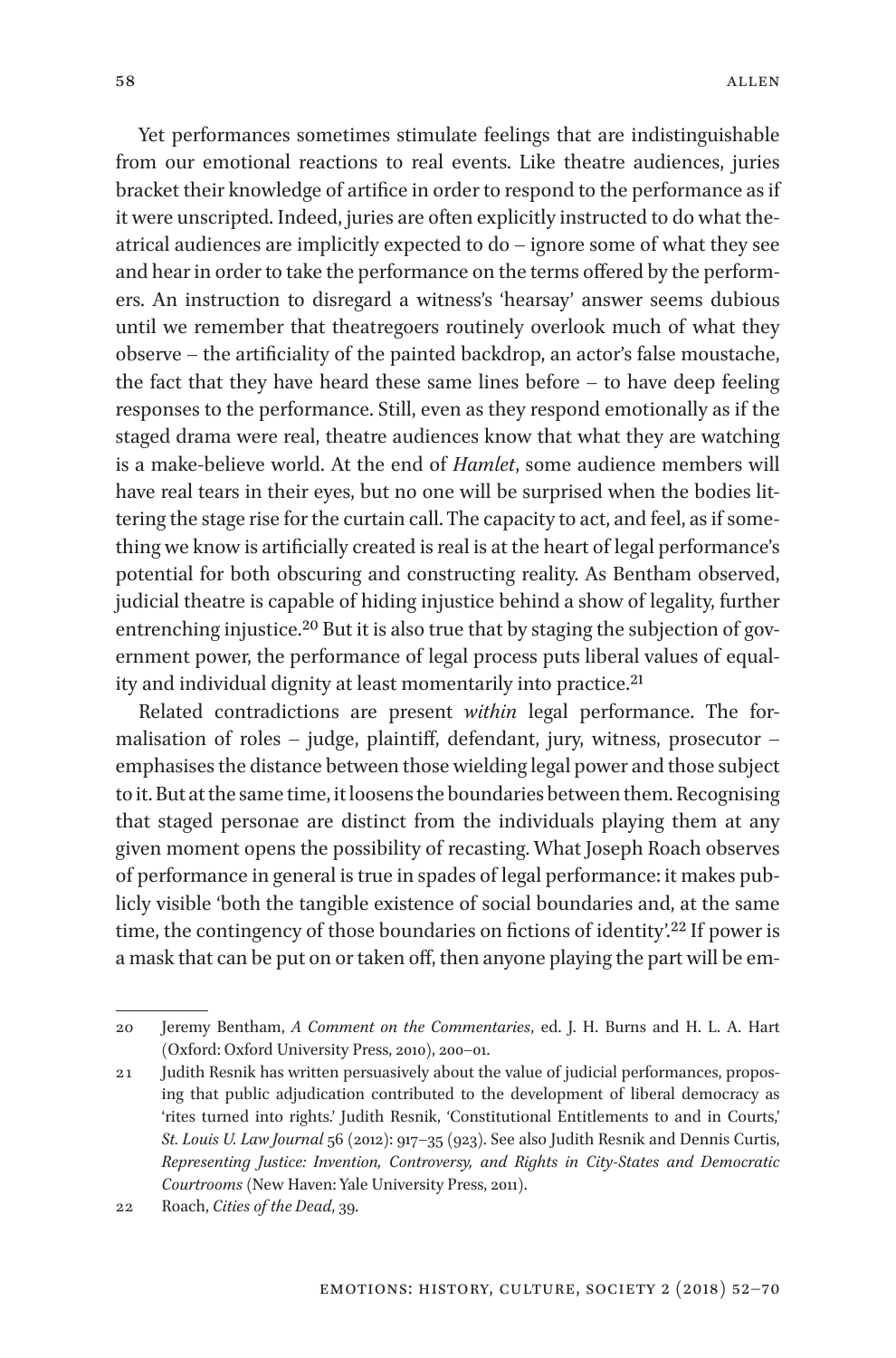powered. We can imagine ourselves shedding a role of subjection and stepping into a more dominant part, or we might fear that we could be stripped of a dominant role and forced to play a subordinate character. In another sense performance subordinates *all* the participants, who must commit themselves to playing their roles as conventionally determined. As Seligman et al. put it, ritual performance 'creates and recreates a world of social convention and authority beyond the inner will of any individual'.23

An example of the paradoxically equalising power of a hierarchical legal performance appears in an old common law procedure known as 'surrender'. In baronial courts, peasant farmers who performed a surrender acquired the ability to transfer their rights to farm parcels of land. As Blackstone describes the procedure, the tenant farmer first offers some symbolic object to the landlord in open court. After the surrender is accepted, the lord transfers the farming rights to whomever the surrendering tenant designates, 'by delivering up to the new tenant the rod, or glove, or the like, in the name and as the symbol, of corporal seisin of the lands and tenements'.24 The key point is that once the rite of surrender is properly performed, the landlord is bound to follow its terms – if he wants to maintain the land as a tenant farm. The lord could choose to take possession of the land himself. But if he wants a tenant to farm it, he is bound to take the person named by the surrendering tenant, who thus acquires a right to transfer his tenancy that Blackstone says was enforceable in chancery court.25

The surrender procedure embodies two opposing aspects of performance – illusion and construction. The landlord only acts as if he is bound to surrender, when in fact he has the power to blow up the whole proceeding by taking back his land. At the same time, once the landlord goes along part way, it is likely that he will complete the ceremony that gives the tenant an enforceable power to sell or will his tenancy to another person. After all, the landlord gets something in exchange for his submission to the ritual. The lord's enactment of obedience to custom, and of treating tenants with dignity, likely makes his tenants more inclined to view his dominion as legitimate, making it easier to maintain without using force.<sup>26</sup> Thus, the further paradox that through ritual submission the more powerful party actually gains power, or at least insulates his power, even as the less powerful party also gains. Ultimately, the

<sup>23</sup> Seligman et al., *Ritual and its Consequences*, 11.

<sup>24</sup> Blackstone, *Commentaries on the Laws of England*, ed. Wilfrid Prest and Simon Stern, vol. 2 (Oxford: Oxford University Press, [1766] 2016), 248–49 [366].

<sup>25</sup> Blackstone, *Commentaries*, ed. Prest and Stern, vol. 2, 250 [368].

<sup>26</sup> See Tyler, 'Procedural Justice,' 306–09.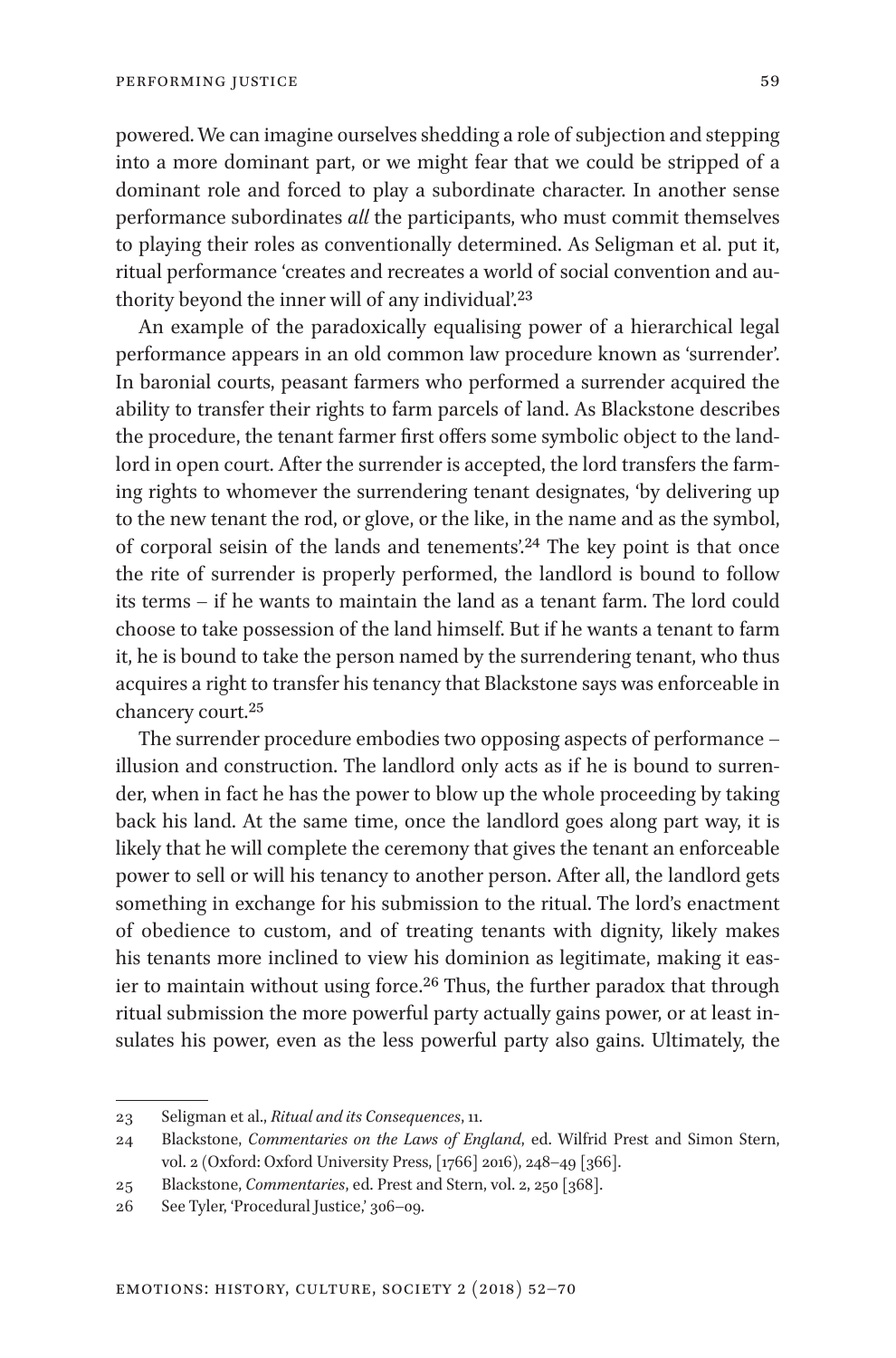surrender performs a social equalisation that puts the dignity of every individual into practice, and makes it possible to imagine that dignity embodied in the subordinated person in the real world. Like all imaginary worlds, this one has the potential to distract attention from reality or to inspire real world transformation.

This dual illusion–construction effect is not limited to obscure feudal rites. A similar entrenchment of existing hierarchy and enactment of equalising dignity takes place in courtrooms today each time a party with less social status manages to publicly compel a socially dominant party to comply with legal procedure. To the extent that legal ritual appears to have erased the power gap, it casts an illusion that obscures injustice; to the extent that it creates a pathway to greater dignity and equality for the subordinated party, it constructs (partial) justice.

### **Performance and Revelation**

To these two aspects of legal performance, illusion and construction, I would add a third – call it revelation. This is the ever-present possibility of a hitch or screw-up that reveals the incongruity between performance and reality. All public performance has a tendency toward such revelations, born of the fact that audiences actually do see everything that happens, not just what appears within the 'as if' frame. At some point audiences become unwilling or unable to disregard things that disrupt the alternative performance world. Legal performance is no exception. As Bentham observed, 'men, though in the theatre of justice accustomed to talk morality, as a poor player in the like character might do upon the stage, such men will, like the poor player, sometimes forget their part'.27 The hyper-formalisation of role performances in court – the robed judge on a raised platform, the tailored attorneys, the orchestrated sitting and standing at the bailiff's cries, the oaths and obsequious address – 'your honour' 'my esteemed opposing counsel' – create a certain vulnerability to disruption, a potential for revealing – accidentally or on purpose – the imperfect humans at work behind the curtain of formality.

Revelation can be the product of a particular audience perspective, or some accident that throws a critical light on the whole performance. The sceptical Bentham saw the nods, winks and smiles among experienced judges and lawyers that signalled that they knew the testimony they treated as truthful was

<sup>27</sup> Bentham, *Rationale of Judicial Evidence*, Book 3, Chapter 13.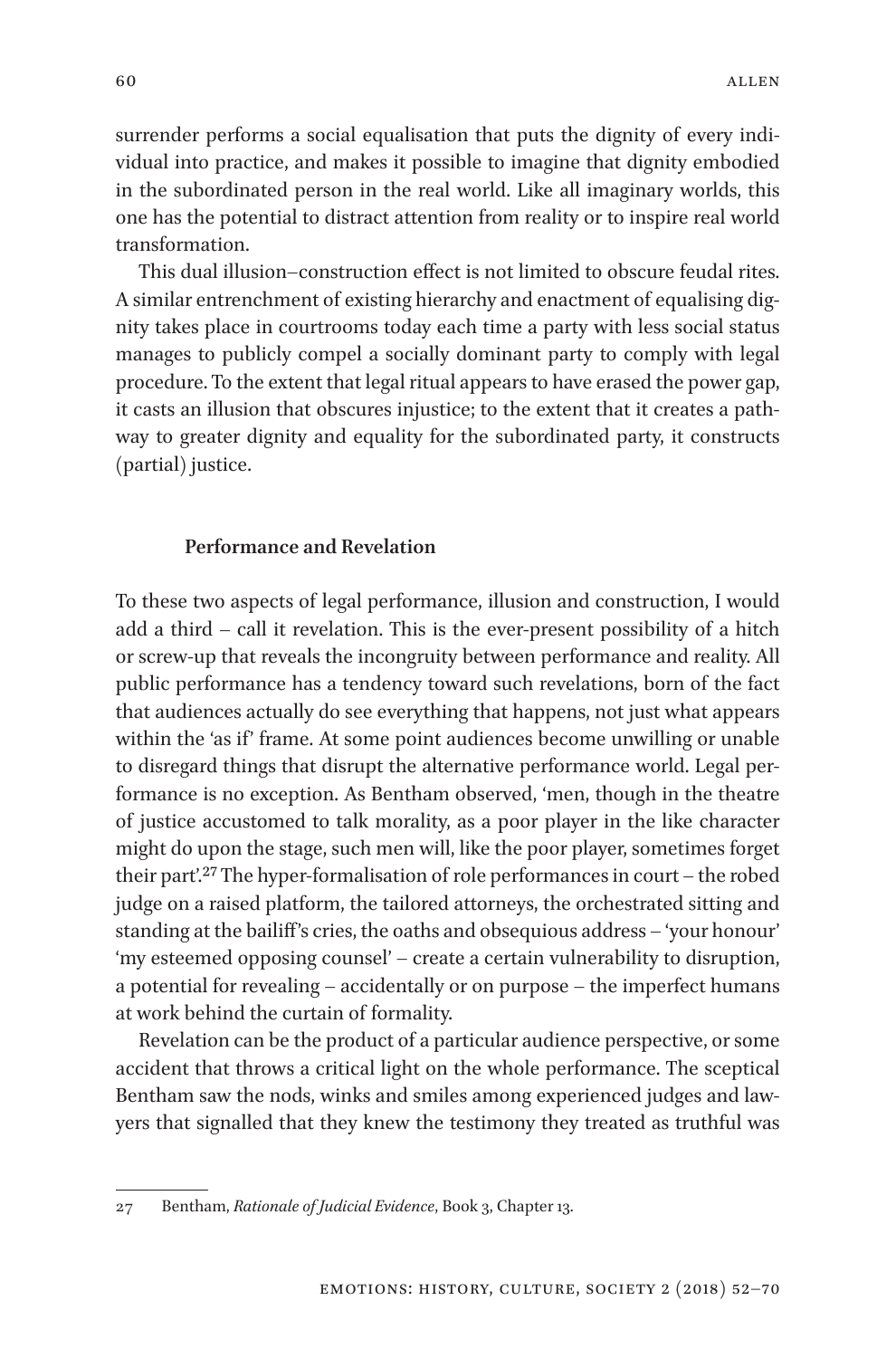actually false.28 Doubtless those tell-tale breaks in character were visible to many other participants, but went unnoticed by observers with a less critical gaze. Likewise, we may tend to overlook the fact that in city courthouses throughout the United States, most of the staff and criminal defendants are people of colour, while most of the lawyers and judges are white. Occasionally, however, something happens that makes such inequities hard to ignore. A colleague recently recounted one such revelatory hitch that took place in a Pittsburgh housing court. Tenants in that court are usually unrepresented, and most attorneys are white men. On this day, however, a young African American woman attorney rose to state her appearance for her tenant client. The judge, an older white man who may have been having trouble hearing in the noisy courtroom, appeared confused and asked her again who she was, and she repeated her name. The frustrated judge then began demanding 'who are you' 'why are you here' – apparently not stopping to consider that this young black woman could be 'appearing' in his courtroom not in the role of an impoverished tenant but as a lawyer. Finally, the court clerk, realising the judge's mistake, pointed to the lawyer's name listed on the counsel sheet, and the performance of racially neutral judicial evaluation was back on track.

The violation of idealised courtroom justice creates a powerful dramatic effect. As Thurman Arnold points out, 'the cultural value of a fair trial is advanced as much by its failure as by its success'.<sup>29</sup> It may be that expectations are raised and unfulfilled, or it may have something to do with the perceived hypocrisy of going through the formal motions of justice while producing substantive injustice. The young Bentham felt a 'mixed sensation of disgust and melancholy' to see lawyers 'noting perjury and treating it as a good joke'.30 And no one present in the Pittsburgh housing court could have missed the lesson on the racialised casting of legal roles.

Sometimes revelatory disruptions are not accidents but an orchestrated part of the performance. Broadway producers open the flies to expose backstage machinery, and puppeteers appear on stage so that we can watch them pull the strings that make the inanimate performers seem so alive.<sup>31</sup> Counterintuitively, such deliberate revelations tend to dampen rather than arouse an audience's scepticism. It may be that what most compels an audience's

<sup>28</sup> Bentham, *Rationale of Judicial Evidence*, Book 3, Chapter 13.

<sup>29</sup> Thurman Arnold, *The Symbols of Government* (New Haven: Yale University Press, 1935), 142.

<sup>30</sup> Bentham, *Rationale of Judicial Evidence*, Book 3, Chapter 13.

<sup>31</sup> Likewise, shamans reveal tricks. Michael Taussig, 'Viscerality, Faith and Skepticism: Another Theory of Magic,' in *In Near Ruins: Cultural Theory at the End of the Century*, ed. Nicholas B. Dirks (Minneapolis: University of Minnesota Press, 1998), 221–56 (222).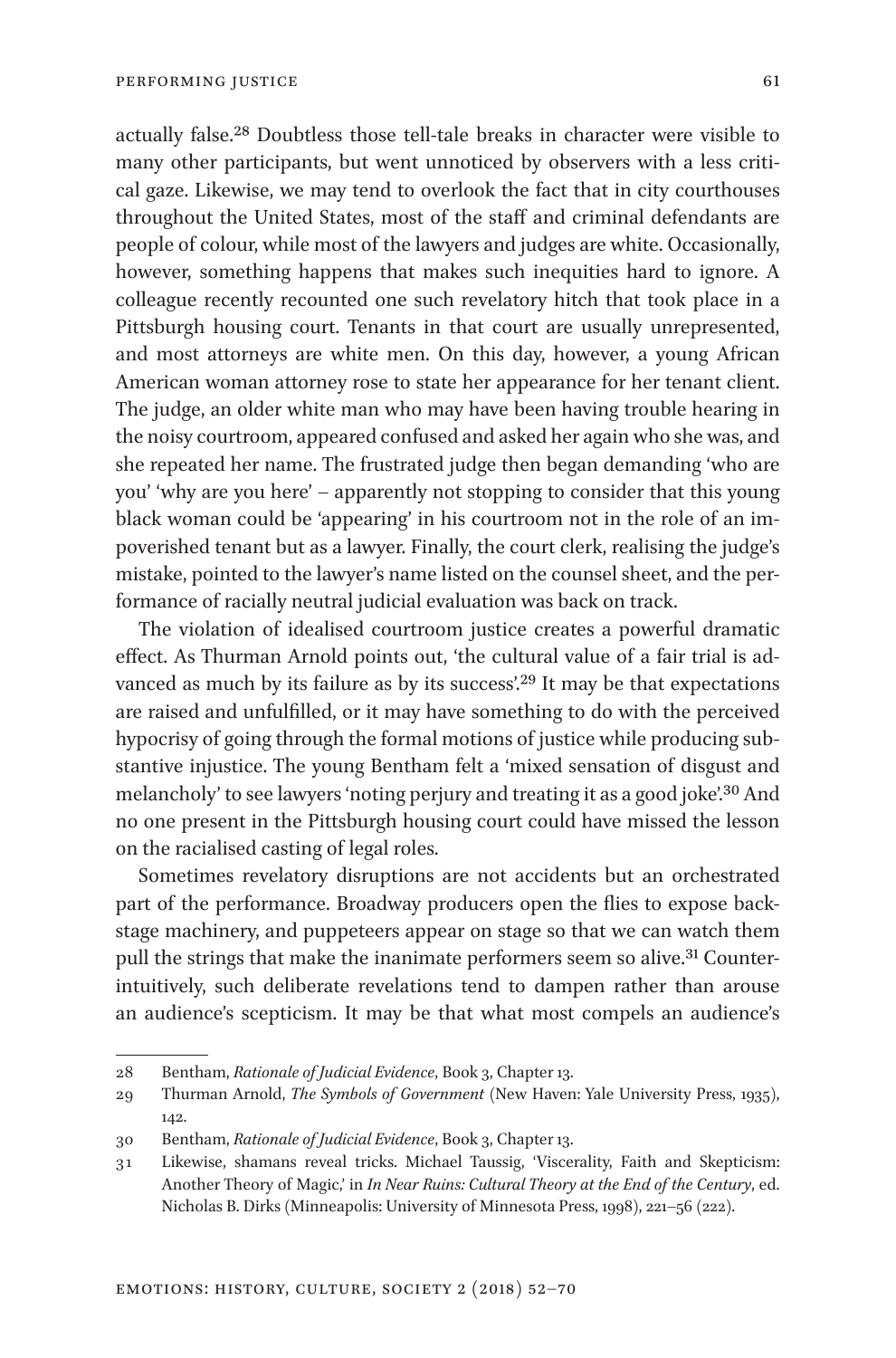admiration and sympathy is the way performers manage their inability to perfectly control even the ideal world of performance. As Richard Schechner observes, 'performers specialize in putting themselves in disequilibirium and then displaying how they regain their balance psychophysically, narratively, and socially – only to lose their balance, and regain it, again and again'.32 Judges engage in this kind of purposeful self-revelation when they point to the incapacity of legal doctrine to resolve a particular conflict and then proceed to reach a decision by applying that same indeterminate doctrine.33 Likewise, a federal judge who issued a local rule encouraging more substantive roles for the young women lawyers appearing in his courtroom was both exposing a gap in the legal performance of formal equality and performing his power to close that gap.34

On the other hand, unplanned and unacknowledged disruptions may expose legal performance in a harshly critical light. Consider what happened during a 2012 military tribunal hearing at Guantánamo. The hearing, for five men who, under torture, confessed to helping plan and carry out the 9/11 terror attacks, was illusionist in the most crucial sense that its outcome is as predetermined as any future event can be. In the United States military justice system, there is no realistic possibility that these men will be set free. Moreover, the government took extraordinary measures to control how the hearing would be perceived. No spectators were allowed in the courtroom. Instead an audience composed of journalists and family members of  $9/11$  victims was assembled to watch from behind glass, and video of the proceedings was screened live on several US military bases. The sound for both the video and the on-site audience was produced with a forty-five-second delay, allowing a censor to cut the audio feed in case classified information was mentioned.

The paradox of such heightened control is that even momentary breakdowns become extraordinarily meaningful. So it was that a clumsily executed dramaturgic choice vividly conveyed the prisoners' unjust treatment at the hands of the US government. When one of the defence attorneys referred to his client's torture, the audio feed was suddenly replaced with a jarring rush

<sup>32</sup> Richard Schechner, *Performance Theory* (Abingdon: Routledge, 1988), xi.

<sup>33</sup> See, for example, Derdiarian v. Felix Contracting Corp., 414 N.E. 2d 666 (1980), noting that the doctrine of proximate cause is 'elusive' and 'incapable of being precisely defined to cover all situations' and then proceeding to apply a formal doctrinal analysis. *Derdiarian v. Felix Contracting Corp.*, 670.

<sup>34</sup> Alan Feuer, 'A Judge Wants a Bigger Role for Female Lawyers. So He Made a Rule,' *New York Times*, 23 August 2017, https://www.nytimes.com/2017/08/23/nyregion/a-judge-wants-abigger-role-for-female-lawyers-so-he-made-a-rule.html?\_r=0.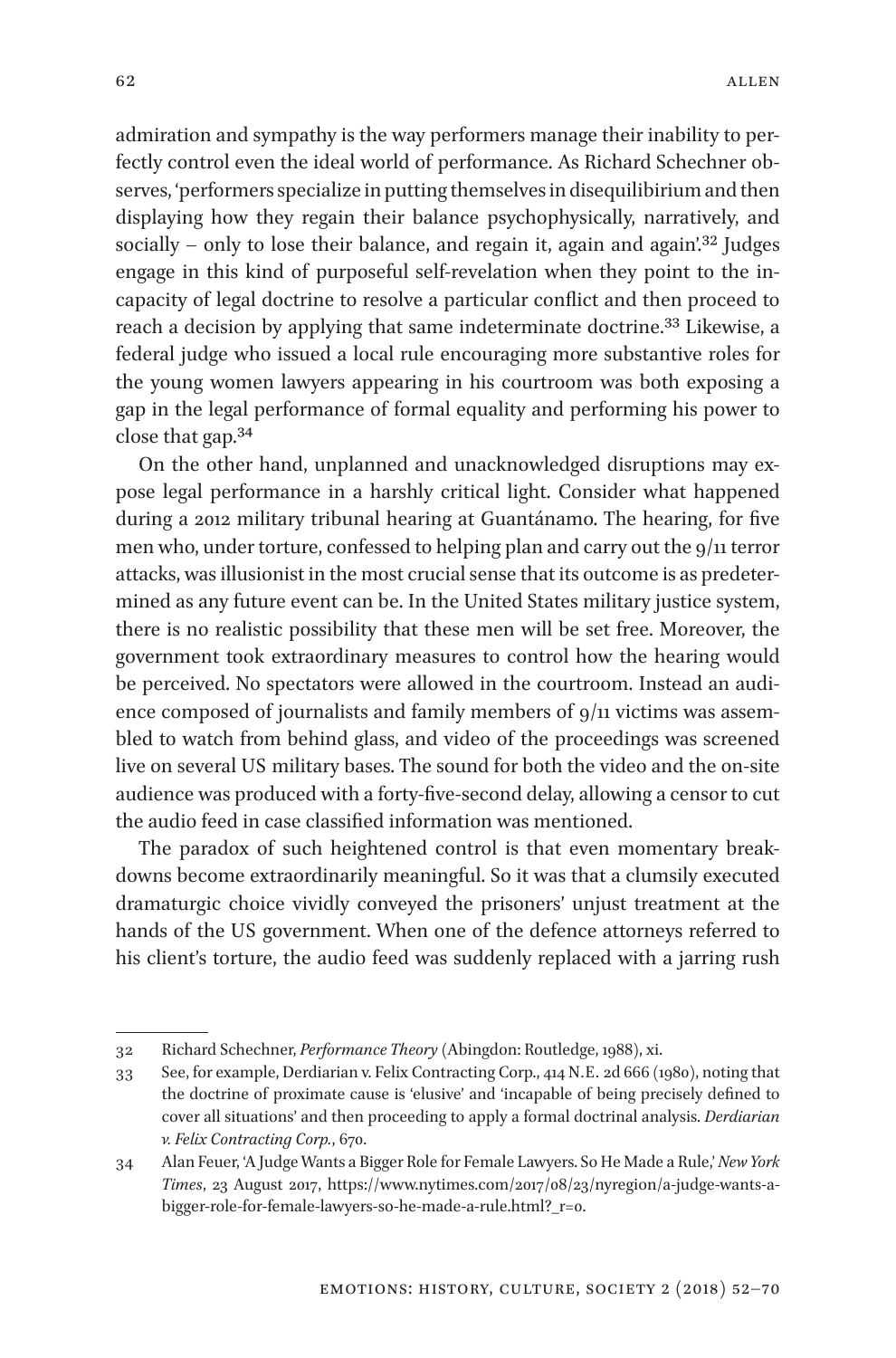of static.35 If I were a theatre director looking for a way to dramatise hamfisted state suppression, I could hardly have done better. The burst of electronic noise wiping out the words made the state's violent control over the defendant's body chillingly manifest. Torture, after all, aims to isolate its victims in a kind of pain beyond articulation.36 So drowning out the lawyer's voice with electronic noise eerily reenacted the torture he was attempting to describe. In a final irony, the choice to censor the attorney's voice had the effect of greatly expanding the hearing audience. Public radio reports that could not broadcast the proceedings freely reproduced their static interruption for listeners throughout the country. The static gave listeners a concrete reminder of the hearing's failure to provide the most basic due process standard – a 'right to be heard'37

## **Ritual, Reality, Falsehood, and Reckoning**

The defendants in the 2012 hearing are some of the few prisoners left at Guantánamo. At the end of the Obama Administration in January 2017, only forty-one prisoners remained, down from the more than 500 there when President Obama took office. But that reduction does not represent any slackening of the US government's use of coercive violence against individuals accused of terrorism. Instead of capturing alleged members of terrorist organisations, the US government now identifies them for targeted killing by drone strikes, commando raids or other forms of bombing. During President Obama's eight years in office, the US carried out over ten times as many drone strikes as the Bush administration, for a total of 542 strikes that the Council on Foreign Relations estimates killed 3,797 people.38 In his first year in office, President

<sup>35</sup> Charlie Savage, 'At a Hearing: 9/11 Detainees Show Defiance,' *New York Times*, 5 May 2012, http://www.nytimes.com/2012/05/06/us/9-11-defendants-face-arraignment-in-militarycourt.html.

<sup>36</sup> Elaine Scarry, *The Body in Pain: The Making and Unmaking of the World* (Oxford: Oxford University Press, 1985), 4. 'Physical pain does not simply resist language but actively destroys it, bringing about an immediate reversion to a state anterior to language, to the sounds and cries a human being makes before language is learned'.

<sup>37</sup> See, for example, Schroeder v. City of New York, 371 U.S. 208, 212 (1962), noting that the right to be heard is 'one of the most fundamental requisites of due process.'

<sup>38</sup> Micah Zenko, 'Obama's Final Drone Strike Data,' *Council on Foreign Relations*, 20 January 2017, https://www.cfr.org/blog/obamas-final-drone-strike-data. The numbers of casualties – both of targets and bystanders – are contested. The Obama Administration estimated that as many as 116 'civilians,' i.e., bystanders who were not targets, were killed in drone attacks between 2009 and 2015, *The White House Office of the Press*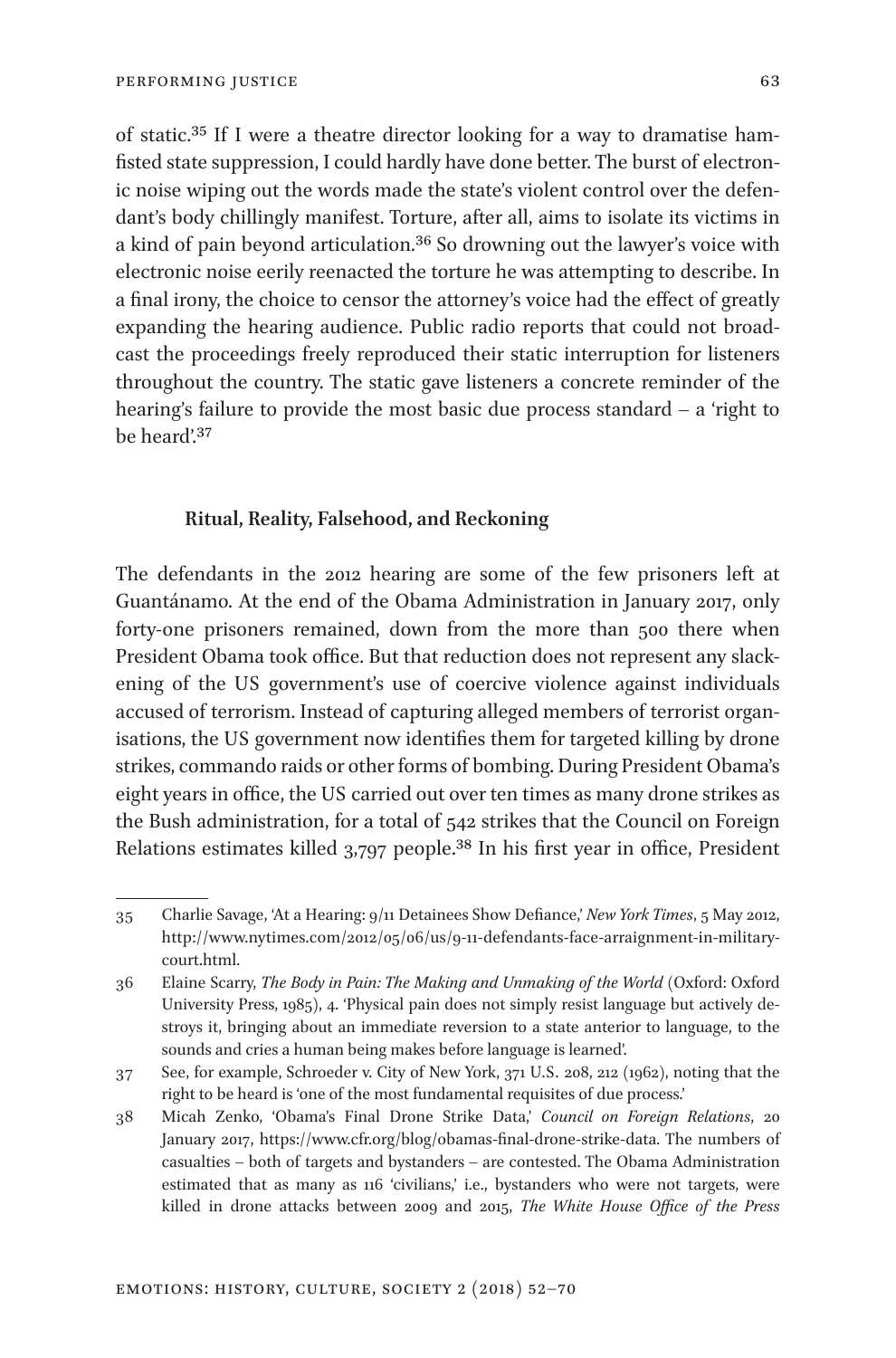Trump is said to have further increased the frequency of drone attacks and other forms of targeted killing, from one every 5.4 days during the Obama Administration to one every 1.25 days.39

The only way to reconcile the practice of targeted killing with a claim to government by the rule of law is to view those killings as military operations. The problem is that they look less like war than like law enforcement without any legitimating performance of legal process. The targets are not soldiers in any state military force, they are individual non-state actors whom our government identifies as dangerous, that is, just the sort of person who would ordinarily be the target of criminal investigation and prosecution. Surely if the drone killings seem wrong, or at least suspect, that is because they lack the performed trial ritual that would precede a death sentence in a system of criminal justice.

But how would engaging in a performance of formal adjudication, like the ones taking place at Guantánamo, confer any sort of legitimacy on the convictions that would be a foregone conclusion? In fact, given the certainty of that outcome, is not the desire to see the accused terrorists formally tried not just incoherent but kind of grotesque? If trials are performances deliberately crafted to stir up feelings of respect for the procedurally righteous government that puts them on, how can they legitimise government violence?

A performance of justice might be preferable to a candid political accounting of violence, because by going through the formal motions of adjudication we enact a vision of what justice *should* look like in a constitutional democracy, in a formal frame that alerts us to its unreality. Jonathan Smith describes a similar discontinuity between ritual enactments of bear hunting and the way bears are actually hunted in certain Siberian cultures. As Smith explains it, in hunting songs and ceremonies 'the controlling idea is that the animal is not killed by the hunter's initiative, rather the animal freely offers itself to the hunter's weapon'.<sup>40</sup> So, for instance, under ritual rules, hibernating bears are

*Secretary*, 'Fact Sheet: Pre and Post-Strike Measures to Address Civilian Casualties,' 1 July 2016, https://obamawhitehouse.archives.gov/the-press-office/2016/07/01/fact-sheetexecutive-order-us-policy-pre-post-strike-measures-address. But observer organisations make higher estimates, 324 for the Council on Foreign Relations, Zenko, and between 380 and 801 from the Bureau of Investigative Journalism, Jessica Purkiss and Jack Serle, 'Obama's Covert Drone War in Numbers,' *The Bureau Investigates*, 17 January 2017, https://www.thebureauinvestigates.com/stories/2017-01-17/obamas-covert-dronewar-in-numbers-ten-times-more-strikes-than-bush.

<sup>39</sup> Rupert Stone, 'Should We Be Scared of Trump's Drone Reforms?' *Al Jazeera*, 20 March 2017, citing Zenko, Council on Foreign Relations, http://www.aljazeera.com/indepth/ opinion/2017/03/scared-trump-drone-reforms-170319074243420.html.

<sup>40</sup> Jonathan Z. Smith, *Imagining Religion: From Babylon to Jonestown* (Chicago: University of Chicago Press, 1982), 59.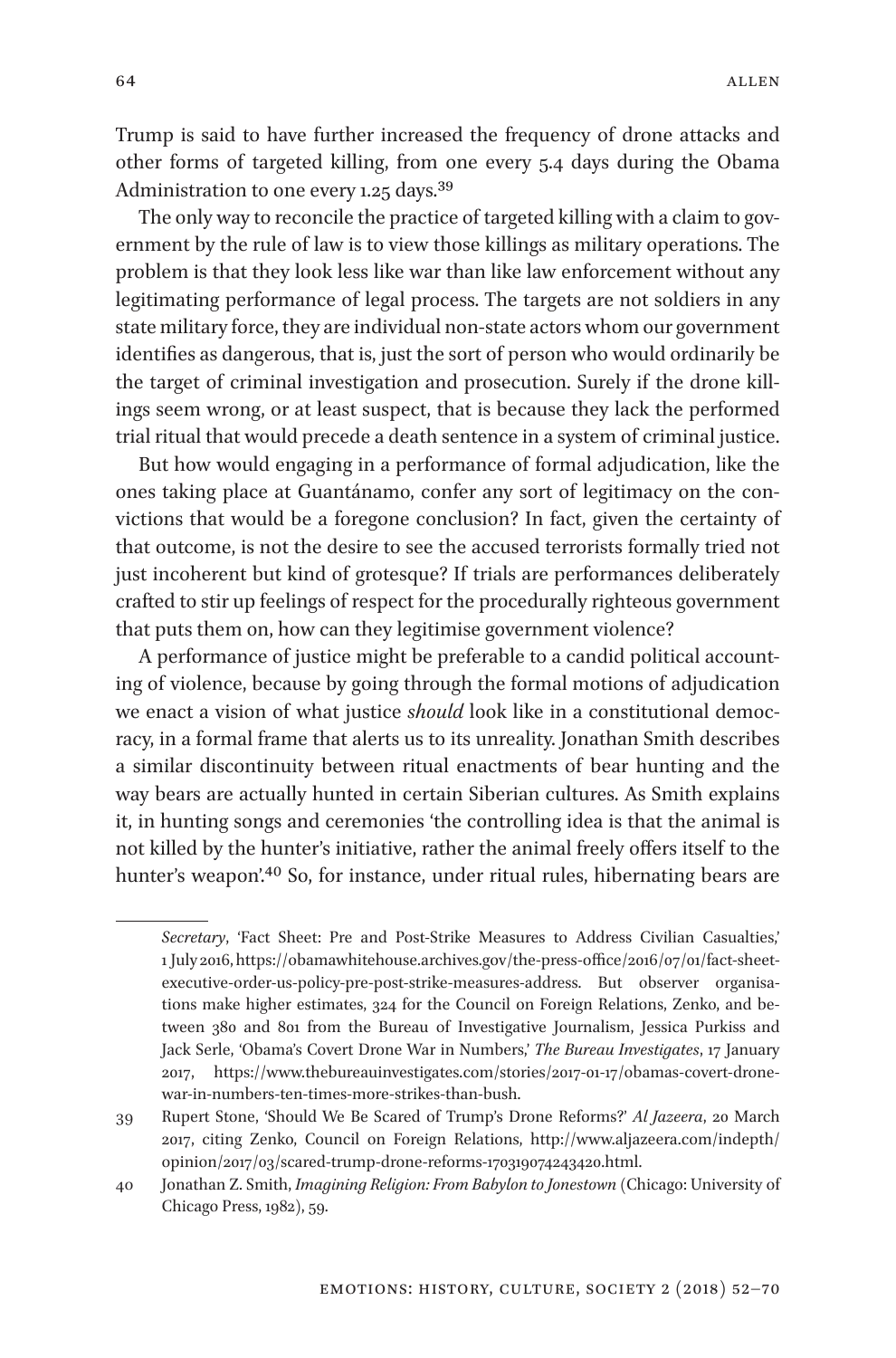not to be slaughtered in their dens. It seems, though, that contrary to the ritual prescriptions, when a village needs bear meat to survive bears are actually killed in any way possible.<sup>41</sup>

These pragmatic killings are ritually denied. Singing to the bear's corpse, the hunters counterfactually declare that the killing was an accident, or a fulfilment of the animal's predestined natural death.<sup>42</sup> This seems like a perfect example of Mary Douglas's observation that in ritual the past is 'restated so that what ought to have been prevails over what was'.<sup>43</sup> That is, until the ritual restatement is interrupted with a candid exclamation of the hunter's success – 'O honour to you my spear!' – that exposes the difference between the ideal and real hunts.44 The ritual requirements are not there to protect bears, Smith concludes, but to provide an example of how a perfect bear hunt ought to proceed.45 Smith proposes that rather than a fraudulent claim about actual bear hunting practices, the elaborate ritual hunts create an opportunity for moral reckoning, when the hunter 'reflects on the difference between his actual modes of killing' and the idealised ceremony.46

It seems to me that the hunting ritual may also provide hunters with a sense of their potential to transcend culturally the struggle for physical survival. The ritual puts an element of choice back into the hunters' existence, whether the hunters ignore the ritual dictates or abide by them. If the ceremonies are ignored, they are still 'there' in some sense, as a guide not followed and a model for moral accounting. If the hunters do follow the ritual procedures, they offer a sense of control even if the hunt fails, because by adopting ritual handicaps and giving up an opportunity to kill their prey, the hunters' sacrifice enacts the power of culture to transcend natural limits. Likewise, by following constitutionally prescribed procedure for obtaining a criminal conviction, or acquittal, we perform a social triumph not just over the individual being tried, but over physical violence as a means to power. We enact a ritual world in which violence only enters when it is legitimately directed to deter or retribute criminal behaviour. But, like the bear-hunting rituals, that enactment is a make-believe, not a transparent account of how things really work.

The recognisable gap between the formal enactment and the real-world treatment of individuals identified as dangerous is not only present in GTMO

<sup>41</sup> Smith, *Imagining Religion*, 60–63.

<sup>42</sup> Smith, *Imagining Religion*, 62.

<sup>43</sup> Mary Douglas, *Purity and Danger: An Analysis of the Concepts of Pollution and Taboo* (London: Routledge, [1966] 2001), 68.

<sup>44</sup> Smith, *Imagining Religion*, 62.

<sup>45</sup> Smith, *Imagining Religion*, 63–64.

<sup>46</sup> Smith, *Imagining Religion*, 64.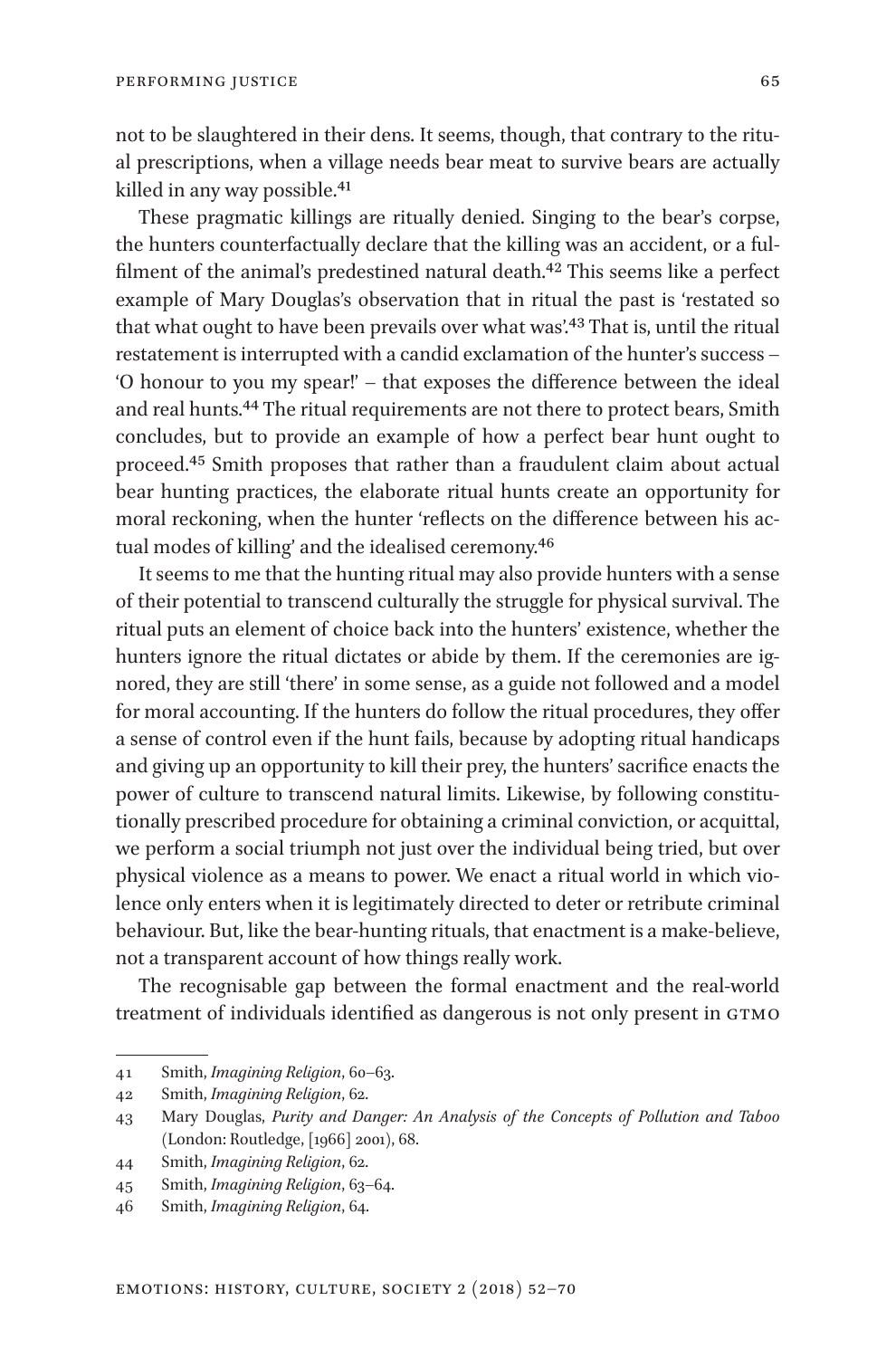hearings for accused terrorists. Consider that over ninety per cent of criminal convictions are obtained not through trials but by plea agreements, deals struck between prosecutors and defence attorneys.47 Consider that for most defendants, the right to counsel means meeting once or twice with an appointed attorney who must handle hundreds of cases at a time.<sup>48</sup> Consider that although available data indicate similar rates of criminality among African Americans and whites, African Americans are more likely than whites to be stopped by police, arrested, charged, convicted and sentenced to incarceration.49 The list of obvious gaps between rights-ritual and rights-reality goes on and on.

But eschewing legal ritual does not necessarily mean giving up illusion in favour of a more transparent view of political reality. Drone killing is a performance of state power that is spectacularly present to its targets. And the near absolute absence of any public rationalisation for this kind of targeted state killing creates an opaque and dangerous illusion – it makes the practice affectively non-existent to the political subjects on whose behalf it is ostensibly carried out. The real policy question now is not whether candidly discussing the political expedience of targeted killing would be better than staging military trials, it is whether trials, however artificial, are better than a spectacle of lethal violence that engulfs its targets and terrorises their families and communities but remains invisible to those it allegedly protects. But suppose there were pragmatic public explanations for targeted killings – would that practice be more politically and morally sound than the legal rituals at GTMO? Not necessarily. We had an example when President Obama stood at a lectern and described the mission 'to get Osama bin Laden and bring him to justice', and nothing about that account suggests that this sort of candid policy approach would produce greater legitimacy.<sup>50</sup> Indeed, in my view, it masked the questionable legitimacy of sovereign violence more effectively than formal court process, because its artifice was less readily apparent.

Along with the President's statement, the Administration released a series of photographs – not of the raid and killing but of members of the Administration monitoring the mission. In the photos, the President and his advisors stare at a screen outside the frame where (we are told) another government official is

<sup>47</sup> Criminal Cases, *Bureau of Justice Statistics*, accessed 28 December 2017, https://www.bjs .gov/index.cfm?ty=tp&tid=23.

<sup>48</sup> Laurence W. Benner, 'Eliminating Excessive Public Defender Workloads,' *Criminal Justice* 26 (2011): 24–33.

<sup>49</sup> Jessie Allen, 'Documentary Disenfranchisement,' *Tulane Law Review* 86 (2011): 389–464  $(406-07)$ .

<sup>50</sup> Barack Obama, 'Remarks by the President on Osama Bin Laden,' *The White House Office of the Press Secretary*, 2 May 2011, https://obamawhitehouse.archives.gov/ the-press-office/2011/05/02/remarks-president-osama-bin-laden.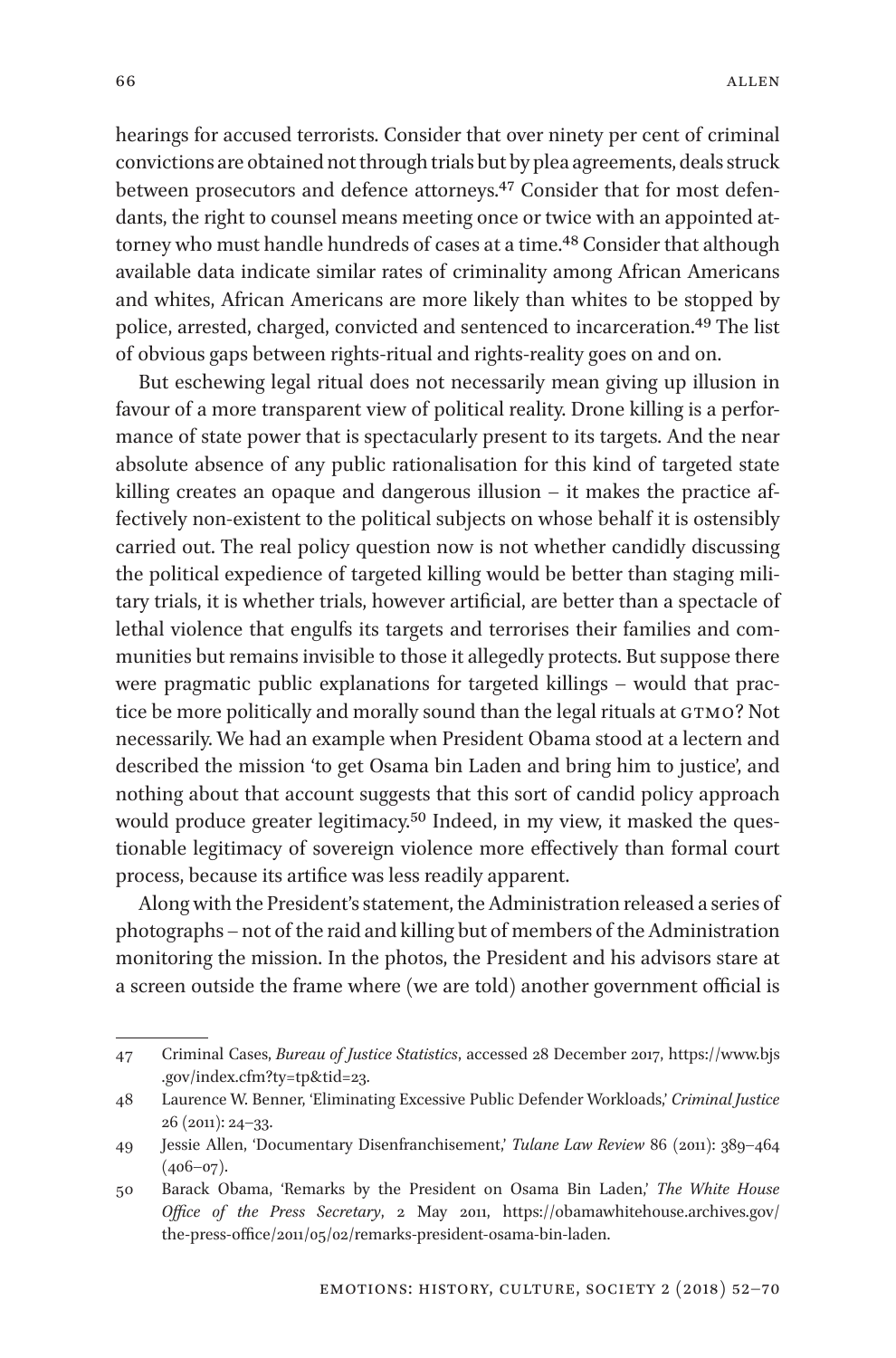providing a running report: 'They've crossed into Pakistan ...'<sup>51</sup> The informally staged photos look like stills from prime-time television, in particular, *The West Wing*, the idealistic 1990s comedy-drama about a liberal president and his quirky, conscientious staff. They invite us to identify with the characters, who, unlike ceremonially robed judges, seem like ordinary folks even as they supervise a momentous use of lethal government force. Reports in the press had a similarly intimate, folksy quality, noting for instance that as the day wore on the officials monitoring the killing got hungry, so '[a] staffer went to Costco and came back with a mix of provisions – turkey pita wraps, cold shrimp, potato chips, soda'.52

The informality and relatability of this account contrasted with the dramatically choreographed killing and its aftermath. The risky Navy Seal attack seems to have been chosen over an air strike primarily to produce a wounded body, but after reported verifications of its existence, that body was literally sent to the bottom of the deep blue sea. Details of bin Laden's last appearance – he was wearing white, he appeared sleepy – alternated with proclamations that he had disappeared forever: 'you won't see bin Laden walking on this earth again', President Obama assured us, before announcing that he would not release the 'gruesome' photos of bin Laden's corpse.53 Just like that, we found Osama bin Laden and lost him again, unearthed and submerged him – displayed his death, obscured his corpse and ultimately mystified both his persona and the state violence that dispatched him. Yet this whole strobelike display of fantastic state violence was represented as morally unexceptional, if historically extraordinary. To be sure it was exciting, even disturbing. But ultimately it provoked no terribly unsettling feelings in the sandwich-eating bureaucrats watching it unfold, whose perspective we were encouraged to share. In hindsight, even the most wildly hypocritical judicial performance of formalistic justice would have been less opaque.

#### **Performance, Justice and Time**

Another possible reason for preferring and preserving adjudicative performances is so basic that it might seem trivial, or even ridiculous: trials take time. In the familiar saying, 'justice delayed is justice denied', but in another sense,

<sup>51</sup> Mark Mazzetti, Helene Cooper and Peter Baker, 'Behind the Hunt for Bin Laden,' *New York Times*, 2 May 2011, http://www.nytimes.com/2011/05/03/world/asia/03intel.html.

<sup>52</sup> Mazzetti, Cooper and Baker, 'Behind the Hunt for Bin Laden.'

<sup>53</sup> Ewen MacAskill, Declan Walsh and Julian Borger, 'U.S Confirms It Will not Release Osama bin Laden Death Photo', *Guardian*, 4 May 2011 https://www.theguardian.com/world/2011/ may/04/osama-bin-laden-photos-raid.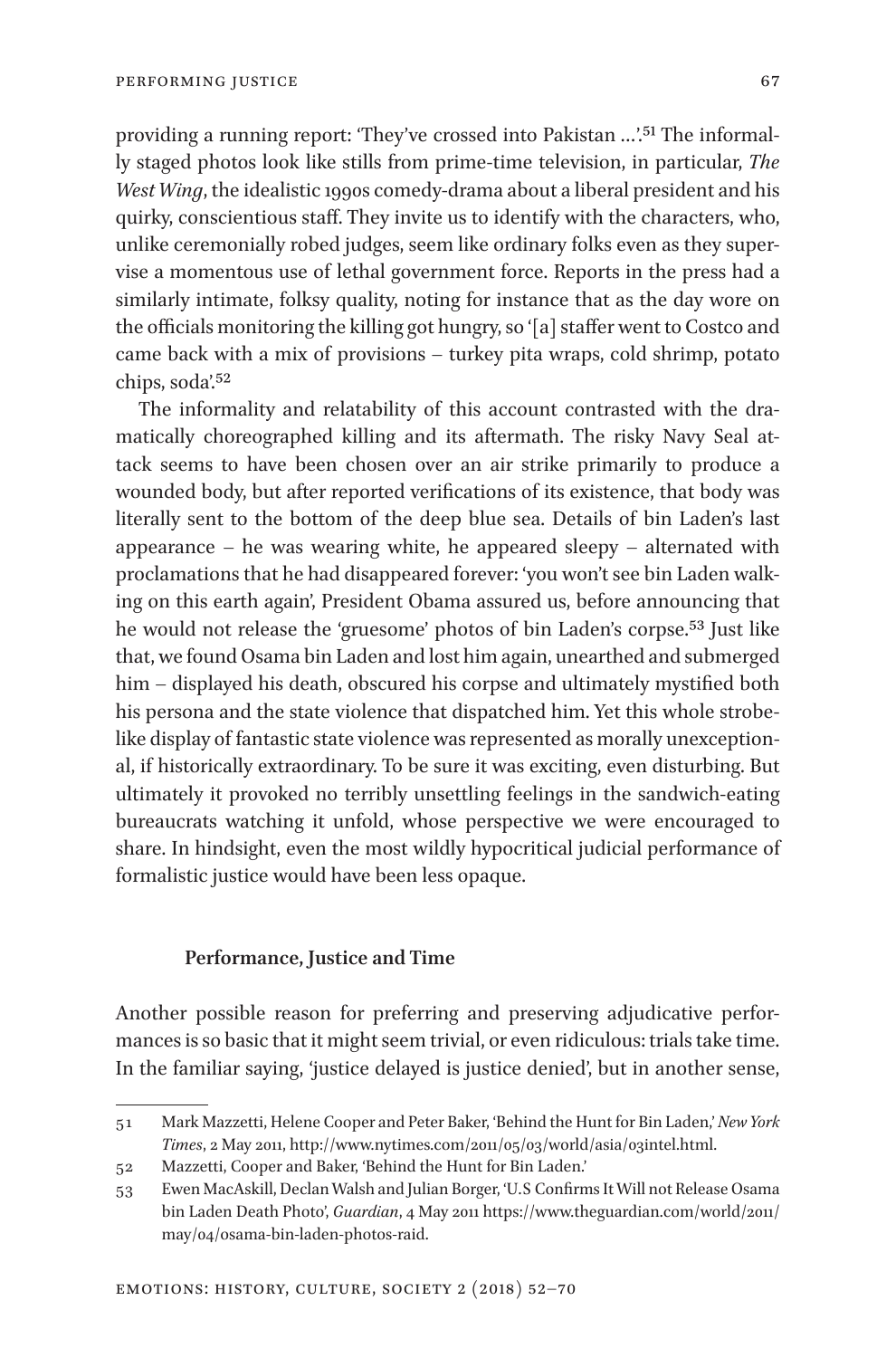justice delayed is justice. No doubt, as Robert Cover showed, judicial process is not *an alternative* to violence.54 Cover pointed out that, psychologically speaking, formal legal proceedings function to distance the targets of government force, and so overcome the enforcers' ordinary inhibitions to inflicting violence.55 Psychologically speaking, a trial's primary purpose is not, or not only, to legitimise state violence but to *trigger* it. Even so, as long as the judicial process continues that trigger has not been pulled.

The inefficiency of trials, their arduous formality, their tendency to say and do everything not once but three times, are techniques of a practice made to play for time, or to play outside of time. After all, performance is definitionally something other than the ordinary course of events. Whether the performance we recognise is a lavishly produced theatrical event or an oddly artificial aspect of some social interaction, we see it as a shift out of 'real life' into behaviour that unfolds outside of, or alongside, or intertwined with, everyday existence.<sup>56</sup> Performance does not just take time, it takes time *away from* life in the real world. In a genealogical view, public trials' habit of slowing down, stopping and starting and cycling back to the beginning with each new 'motion', does not distort or obstruct legal process; it constitutes that process. Trials postpone the violence they authorise. And despite Cover's warning not to confuse violently enforced judicial interpretations with aesthetic interpretations, this postponement reminds me of a famous literary work. I am thinking of the *Tales of a Thousand and One Nights*, that epic storytelling performance undertaken to distract and charm the violent prince and so keep the storyteller and all the other girls in the kingdom alive to see one more morning.

Time-consuming judicial performances make time for reversals and revelations. However unlikely to change the outcome, these glitches may at least, like the static interruption of the GTMO hearing, disrupt the facade of formal justice and call attention to the moral diciness of state violence. As I write this, another GTMO proceeding has spun into folly. In the midst of a capital trial, three civilian defence attorneys abruptly quit, alleging that the government is

<sup>54</sup> Robert Cover, 'Violence and the Word,' *Yale Law Journal* 95 (1986): 1601–29. Note that Cover's critique is in a way the opposite of Bentham's. Like Bentham, Cover is out to unmask judicial process as a sham, but Cover's argument is basically that judicial performance masquerades *as unreal*.

<sup>55</sup> If Cover is right that judicial performance's *raison d'être* is overcoming inhibitions to inflicting lethal violence, then targeted killing using drones may obviate the psychological need for judicial process. The drones accomplish literally what the performed authority of formal judicial reasoning produces dramatically: a distance between the person killed and the person doing the killing.

<sup>56</sup> Schechner, *Between Theater and Anthropology*, 35–36; Roach, *Cities of the Dead*, 3.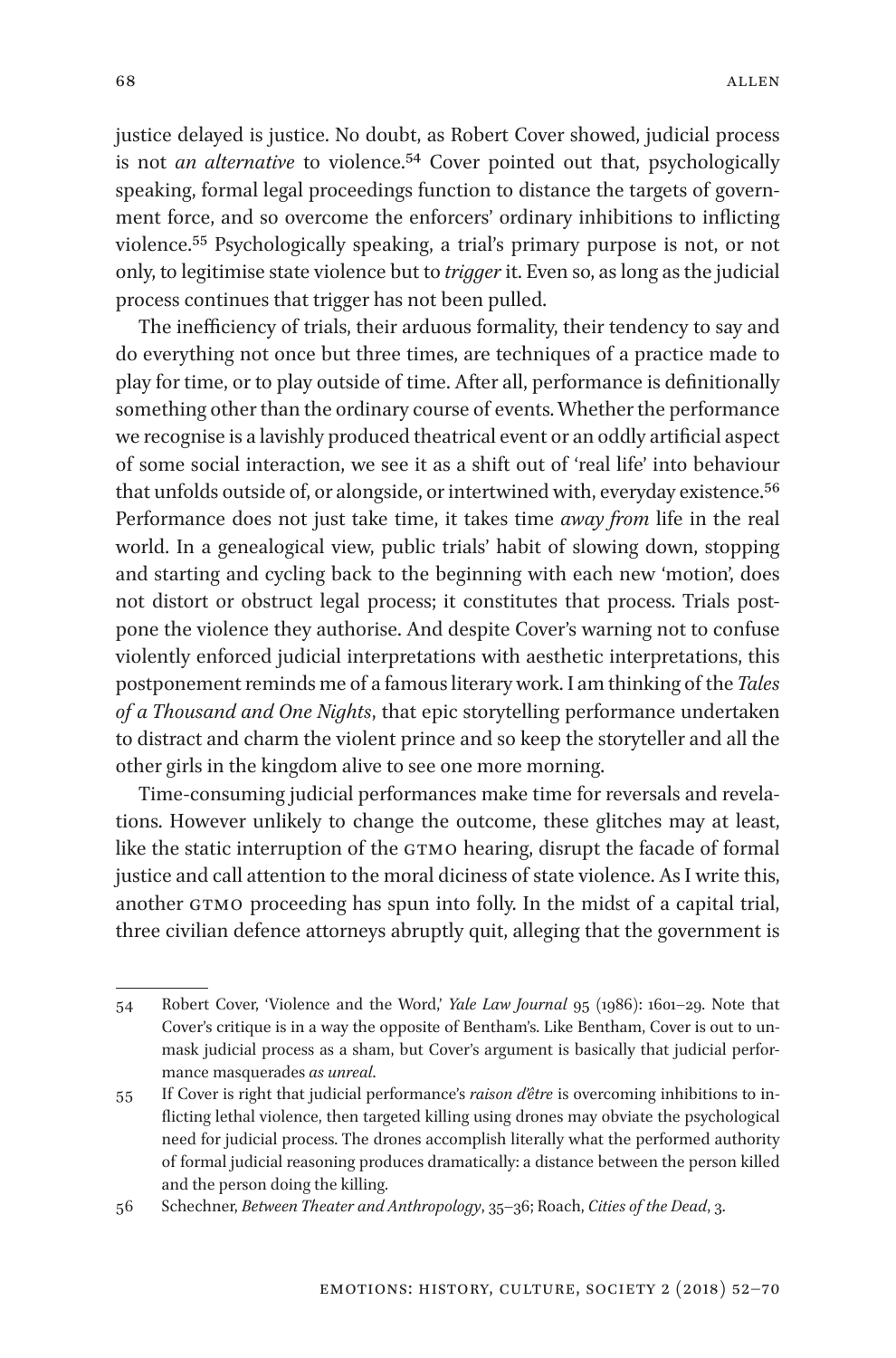listening to confidential communications with their client.57 In response, the military judge held the military lawyer in charge of the defence in contempt and sentenced him to twenty-one days' confinement.<sup>58</sup> Thus we have the dramatic plot reversal of a brigadier general in the US Marine Corps imprisoned at Guantánamo, albeit in his trailer, not the regular cell block.59 Meanwhile, the only defence attorney left standing, a young lieutenant, has refused the judge's order to carry on with the trial, arguing that it would be unethical for him to continue without the assistance of experienced death penalty attorneys. In a recent news photo, one of the civilian defence attorneys who resigned is wearing a small gold pin on his navy suit lapel, where those ubiquitous American flags appear. The attorney's pin is shaped like a kangaroo.<sup>60</sup>

### **Performance, Artifice and Legitimacy**

One often sees unfavourable comparisons of the military proceedings at Guantánamo with the US civilian legal system. 'Time and time again, federal courts have proven to be more efficient and more effective', one ex-prosecutor recently declared.61 More efficient, yes, especially if you factor in the over ninety percent of criminal cases that skip trial altogether in favor of plea deals. But

<sup>57</sup> Carol Rosenberg, 'Guantánamo Judge Orders Contempt Hearing to Try to End Defense Revolt at War Court,' *Miami Herald*, 31 October 2017, http://www.miamiherald.com/news/ nation-world/world/americas/guantanamo/article181879046.html. This is the trial of Abd al Rahim al Nashiri, accused of orchestrating an attack on a US Navy ship that killed twenty-six sailors.

<sup>58</sup> Carol Rosenberg, 'GITMO Judge Sends Marine General to 21 Days Confinement for Disobeying Orders,' *Miami Herald*, 1 November 2017, http://www.miamiherald.com/news/ nation-world/world/americas/guantanamo/article182031196.html.

<sup>59</sup> After three days, the general was released by a US District Judge, granting a habeas writ. The contempt conviction was later upheld by the civilian Pentagon official in charge of military justice, but he vacated the sentence. Carol Rosenberg, 'Marine General Asks Federal Court to Overturn his Guantánamo Contempt Conviction,' *Miami Herald*, 3 December 2017, http://www.miamiherald.com/news/nation-world/world/americas/ guantanamo/article187831404.html.

<sup>60</sup> Carol Rosenberg, 'Guantánamo's USS Cole Death-Penalty Case in Limbo after Key Defense Lawyer Quits,' *Miami Herald*, 13 October 2017, http://www.miamiherald.com/ news/nation-world/world/americas/guantanamo/article178691836.html. Presumably, the lawyer's pin refers to a 'kangaroo court,' a tribunal that has no proper jurisdiction and ignores recognised standards of procedural justice.

<sup>61</sup> Charlie Savage and Adam Goldman, 'Following Trump's Lead, Republicans Grow Quiet on Guantánamo,' *New York Times*, 4 November 2017, https://www.nytimes.com/2017/11/04/ us/politics/republicans-guantanamo-military-commissions-civilian-courts-terrorism. html?\_r=0, quoting Nicholas J. Lewin.